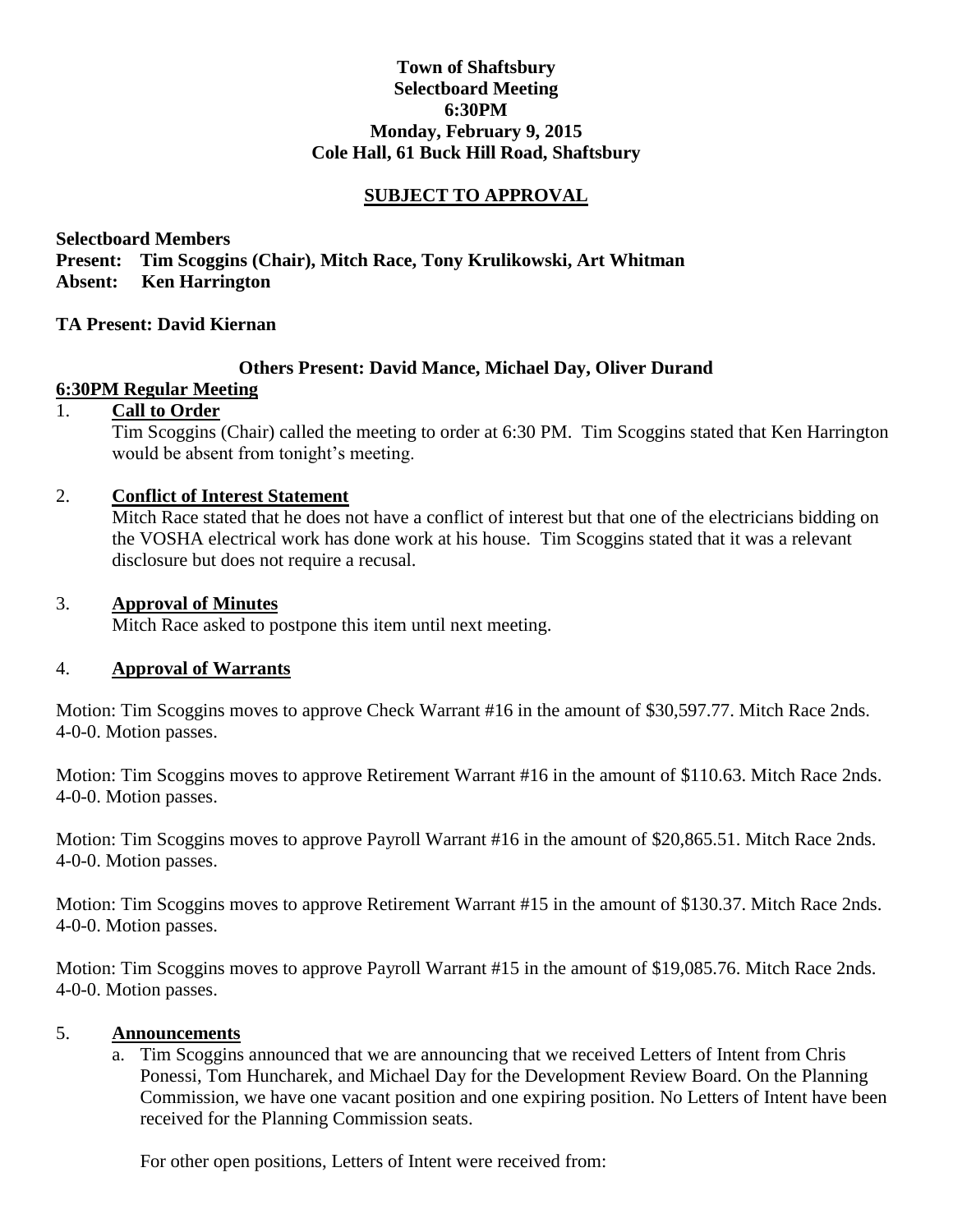Bill Pennebaker to serve on the Bennington County Regional Commission Jerry Mattison for Emergency Management Coordinator Ben Hulett for Energy Coordinator Tim Scoggins for Health Officer Jim White for Tree Warden

The deadline for Letters of Support has been extended to next week: February 16<sup>th</sup>.

- b. Mitch Race announced he would not be able to attend Town Meeting next month.
- c. The Road Crew asked that residents keep vehicles off the road and do not to block the right of ways during snow plowing. They also request that folks not to put piles of snow in the road.
- d. A Rabies Clinic will be held this Saturday, February 14 at the Buck Hill Firehouse. Further information is available on the Town website: shaftsburyvt.gov.

# 6. **Ed Colvin Remembered**

Ed Colvin was a member of the Shaftsbury political community, who recently passed. Art Whitman stated that Ed Colvin always had Shaftsbury in his heart and that he was the driving force behind Howard Park.

# 7. **Public Comments**

- a. David Mance stated the he supports the Town decision to purchase the property on tonight's agenda.
- b. Art Whitman made a comment as a member of the community who has Cold Spring water rights. He asked that all property owners who have Cold Spring water rights to be informed of ballot measure to create the Cold Spring Historical Site.

Tim Scoggins stated that he has been in contact with a lot of people whose property abuts the Town's right of way. The Park-McCullough House Association, which is on the end of the line, is on board.

Water rights to Cold Spring are listed in property deeds. David Mance explained that even if a property owner drills a well and does not use Cold Spring as a water source, the water rights are not terminated.

A copy of the original survey exists. Tim Scoggins is trying to have it scanned and overlay it on a map to review the area.

## 8. **Treasurer's Report**

The Treasurer was unable to make tonight's meeting.

## 9. **Road Foreman Update**

The Road Foreman was out plowing. David Kiernan reported.

## a. Winter Road update – stones

The salt budget for the year is almost depleted. 88 tons of salt are left in storage. Another load is on its way.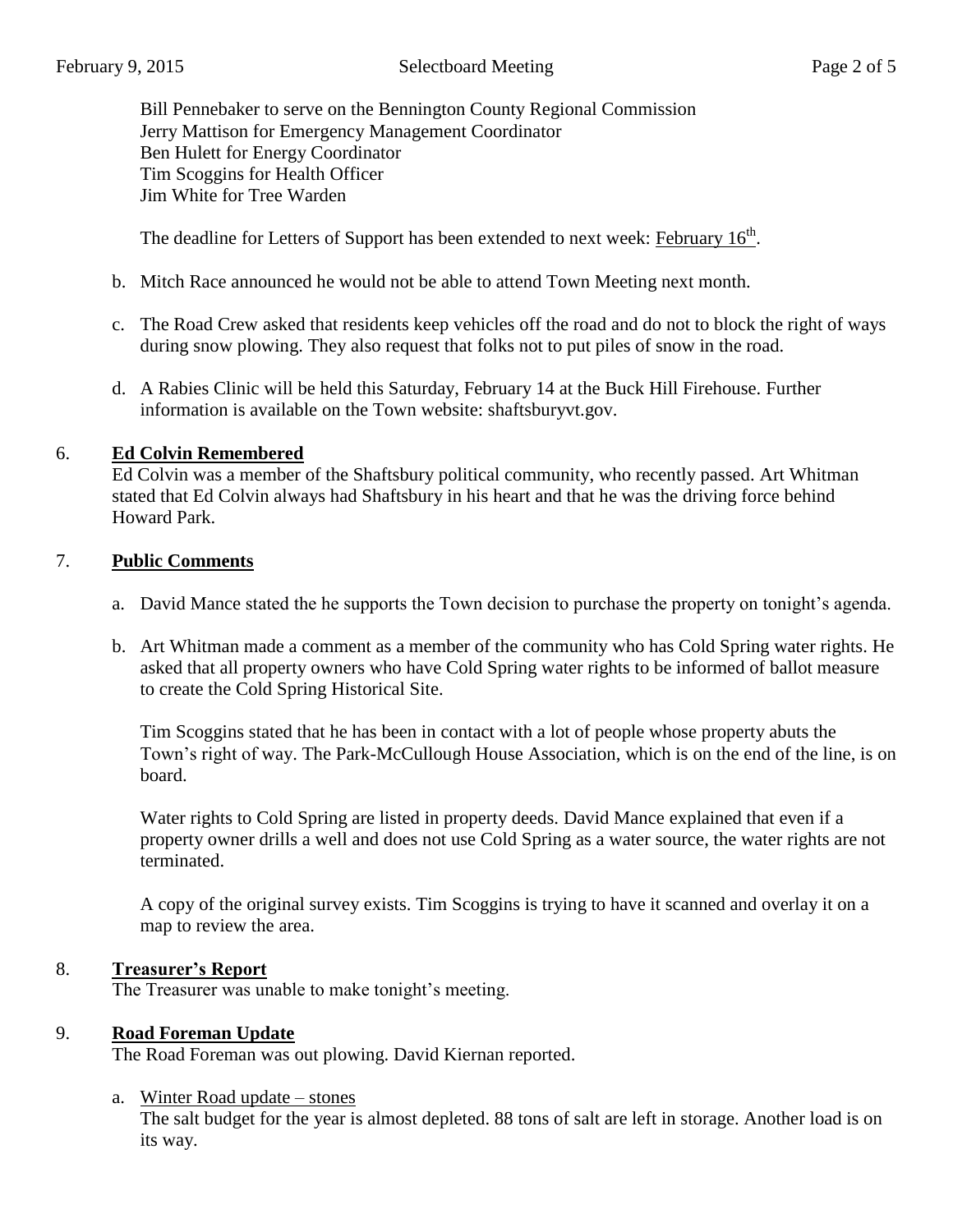Dorset and Arlington use stones as an alternative to sand and salt. Dorset uses stones instead of salt on all of its roads; Arlington only uses stones on dirt roads.

The process is to spread small stones on the road, similar to spreading sand. As the stones heat, they melt in; this provides extra traction for cars.

The Road Department is experimenting with the process and tests have been done on a few Shaftsbury roads. There has been a lot of positive response. However, in some larger vehicles, stones can stick in the tires and kick out when driving on a paved road.

Tim Scoggins stated for the short-term, Town should save the salt for paved roads.

Also, use of stones is less corrosive to the trucks. Dorset reported their trucks last an average of two extra years on the road due to stone usage on roads.

Motion: Art Whitman moves to expand use of stones instead of sand on more of the dirt roads in Shaftsbury. Mitch Race 2nds. 4-0-0. Motion passes.

### b. Overtime Budget

Town is over budget for overtime wages because of extra hours needed for the Road Crew to clear the winter road conditions.

Other methods of compensation will be brought to the Board next week. David Kiernan will discuss with Road Crew prior to next Monday's meeting.

c. New Truck damaged in fire at Paint Shop in Swanton

The brand new tandem truck was at a paint shop in Swanton. While the vehicle was parked inside the building, the roof of the building caught fire. The insurance carrier for the shop has been delayed and has not evaluated the damage yet. Town has not purchased the dump body or the plow frame that are on the truck.

If work is to be done on truck, Delurey should be the company to fix it as they will be servicing the truck while we own it.

Also, Delurey has helped the Town by providing a single-axle dump to help with the snow.

d. VOSHA required electrical work –submitted proposals Work is to be completed by March 1 for VOSHA requirements. Two bids were received: Megawatts Electric for \$2,159 and Myers Electric for \$1,200. The specific work is moving a breaker box, replacing a fan, installing a carbon monoxide detector, installing safety lights, and performing minor wiring. Also, there will be some sheet rock repair that will be done by the Road Crew. Mitch Race stated there was more detail in Megawatts' estimate.

Motion: Mitch Race made a motion to choose Megawatts Electric to do total VOSHA electrical work in the Town Garage. Art Whitman 2nds. 4-0-0. Motion passes.

## 10. **Property Purchase Proposal: 492 North Road Contract**

There are two residential lots grandfathered in the Industrial Zone. Town would like to "ungrandfather" or remove the zoning exemptions of these properties.

One of these properties is for sale. Tim Scoggins has a sales contract for the property. The contract is from Town Attorney, Rob Woolmington. Minor edits have been added by the Seller's attorney.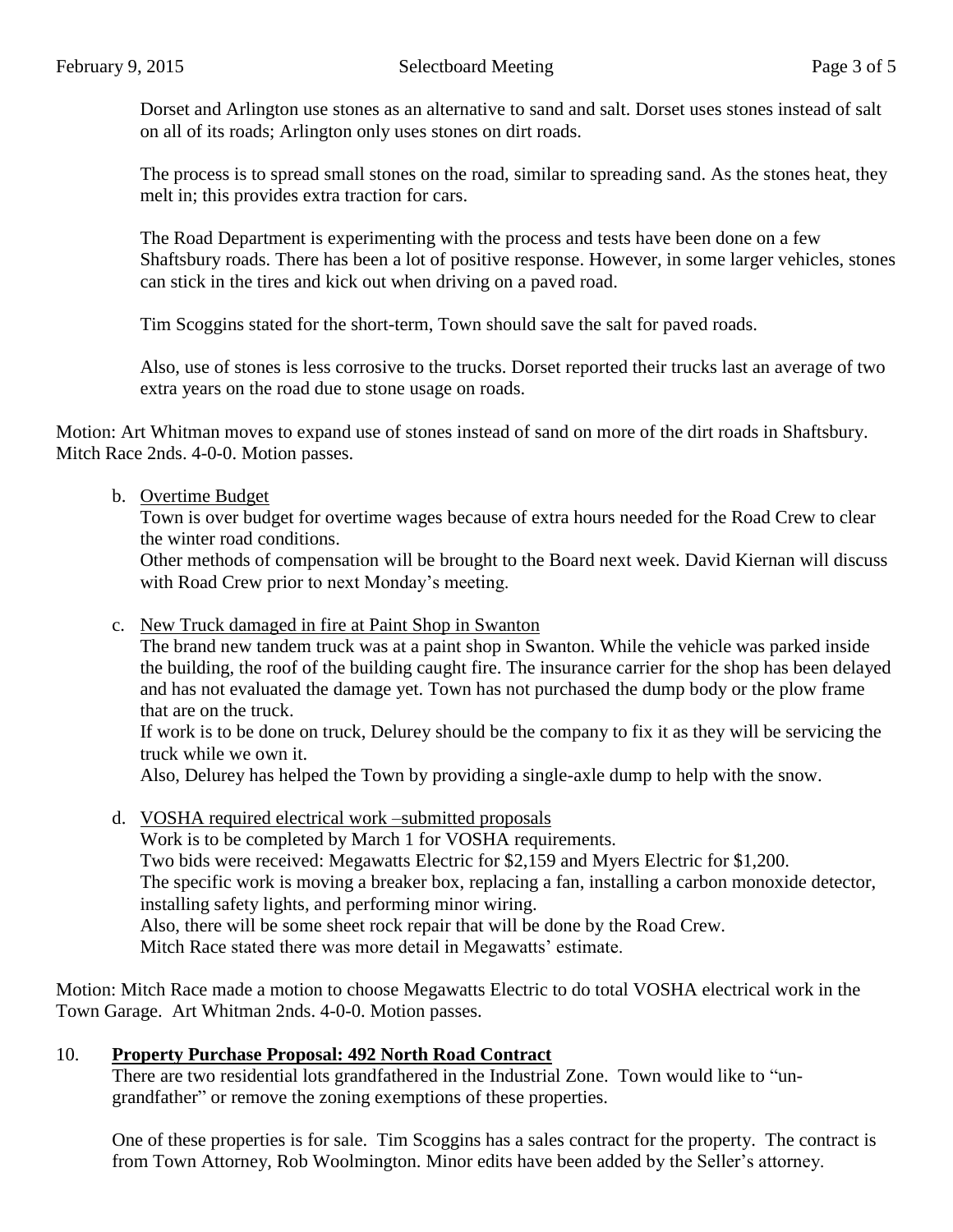Contract is subject to attorney's review after it is signed. The property will be inspected before closing.

Motion: Tim Scoggins makes a motion for the Select Board to sign the sales contract to purchase 492 North Road. Tony Krulikowski 2nds.

Discussion: David Mance stated that signing the contract prior to voter approval allows the voters to know the exact terms of the contract for the purchase of the property. Contract states that payment is due 30 days after the vote. David Mance recommended making a change from 30 days to 120 days to close.

Tim Scoggins amended the motion to extend the closing period to 90 days from the original 30 days.

Motion: Tim Scoggins makes a motion for the Select Board to sign the sales contract to purchase 492 North Road with a 90-day closing period. Tony Krulikowski 2nds. 4-0-0. Motion passes.

### 11. **Cross Property/Howard Park Land Appraisal**

This item will be discussed in Executive Session to follow this meeting.

#### 12. **New Town Garage Review of previous proposals discussion**

The Town has asked Bernstein if a Town Garage could be built in their parking lot. Tim Scoggins has looked at the original cost of the garage (\$1.5M) to see where costs could be cut.

Eliminating the maintenance bay, two truck bays, pole barn, and extra meeting space, and building a less-expensive salt shed brought the number down to just under \$1M.

Should the maintenance bay be eliminated? If so, maintenance will be have to be performed in one of the garage bays.

\$50,000 cost estimate for site work and road.

A \$1M garage with 4 truck bays and a maintenance bay seems to be the best option to meet the needs of the town.

Next opportunity to bring this to the voters will be the March 2016 election.

By July 2016, there will be \$225,000 in the garage account. Voters would be asked to spend \$750,000.

#### 13. **Town Administrator's Report**

#### **a. Update on Around the Block Sidewalk Project**

There was a permit problem with approval of the last right of way, which is being handled. The bids for this project should happen in March to start construction in July, since this intersection is used to cross to the school during the school year.

Safety lighting (crosswalk lighting) is now combined with the original grant.

#### **b. Sick Time Accrual/Change to match Vacation accrual periods**

Vacation time has been changed to the beginning of the year some time back, now sick time accrual will be changed to line up to the beginning of the year also.